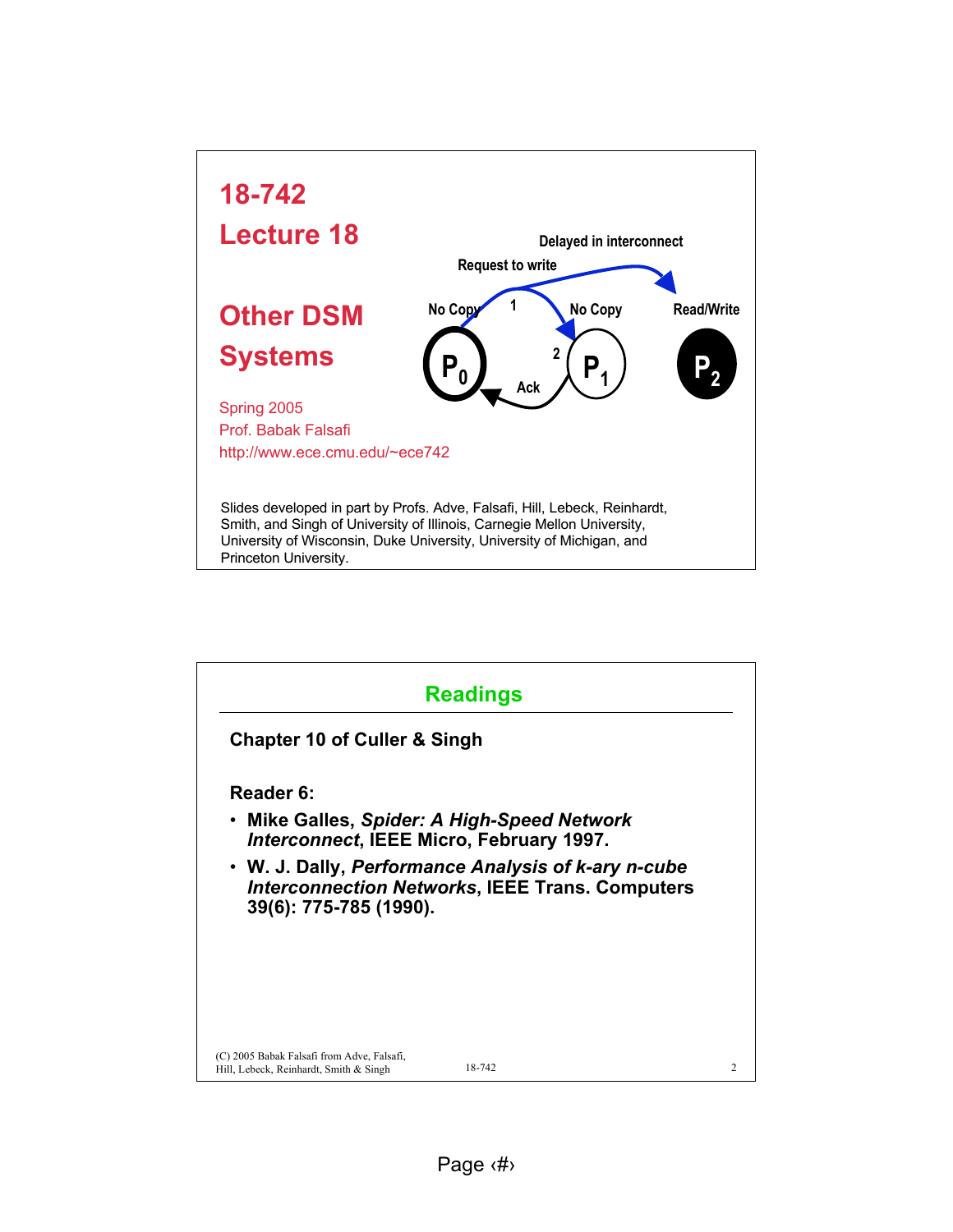

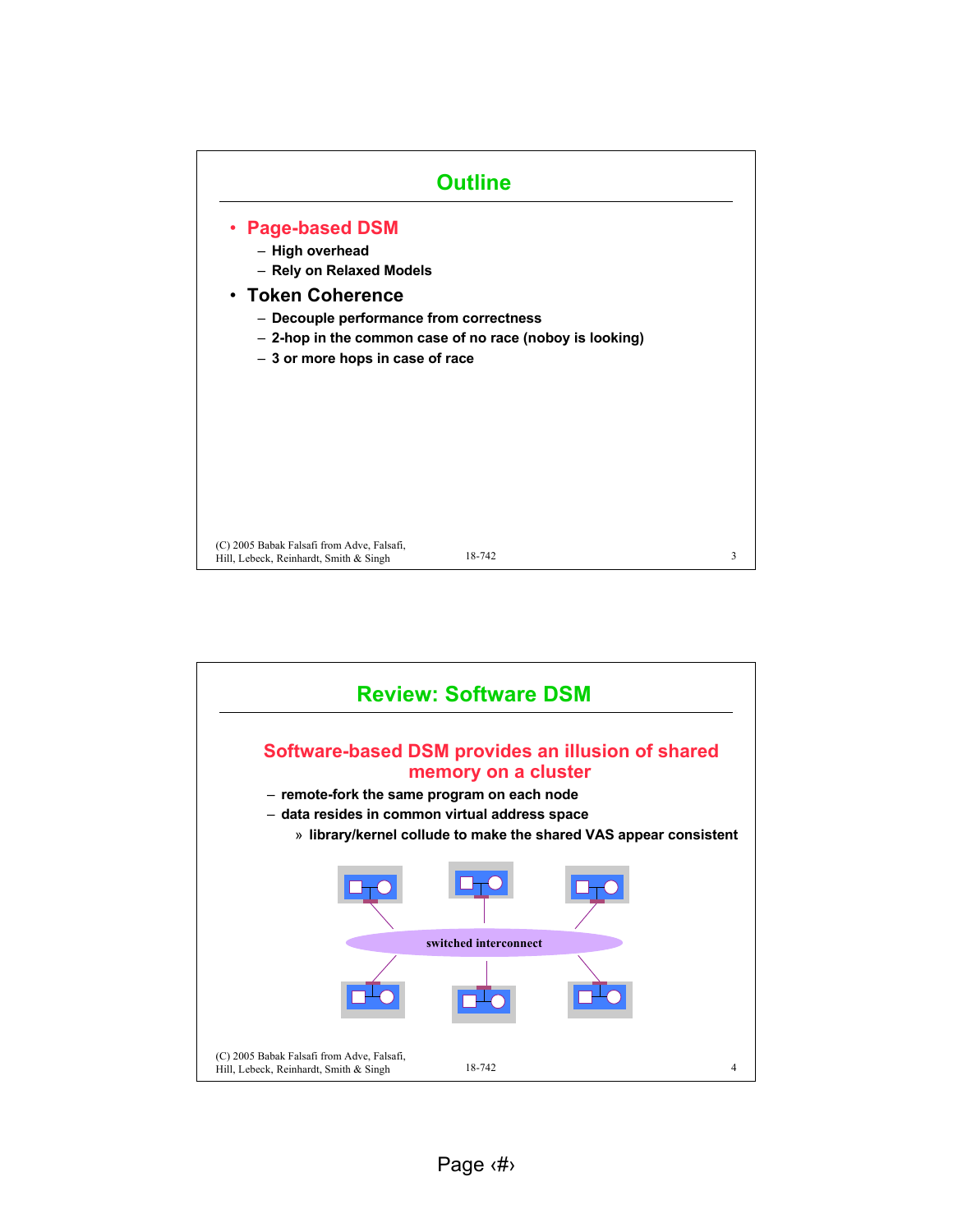

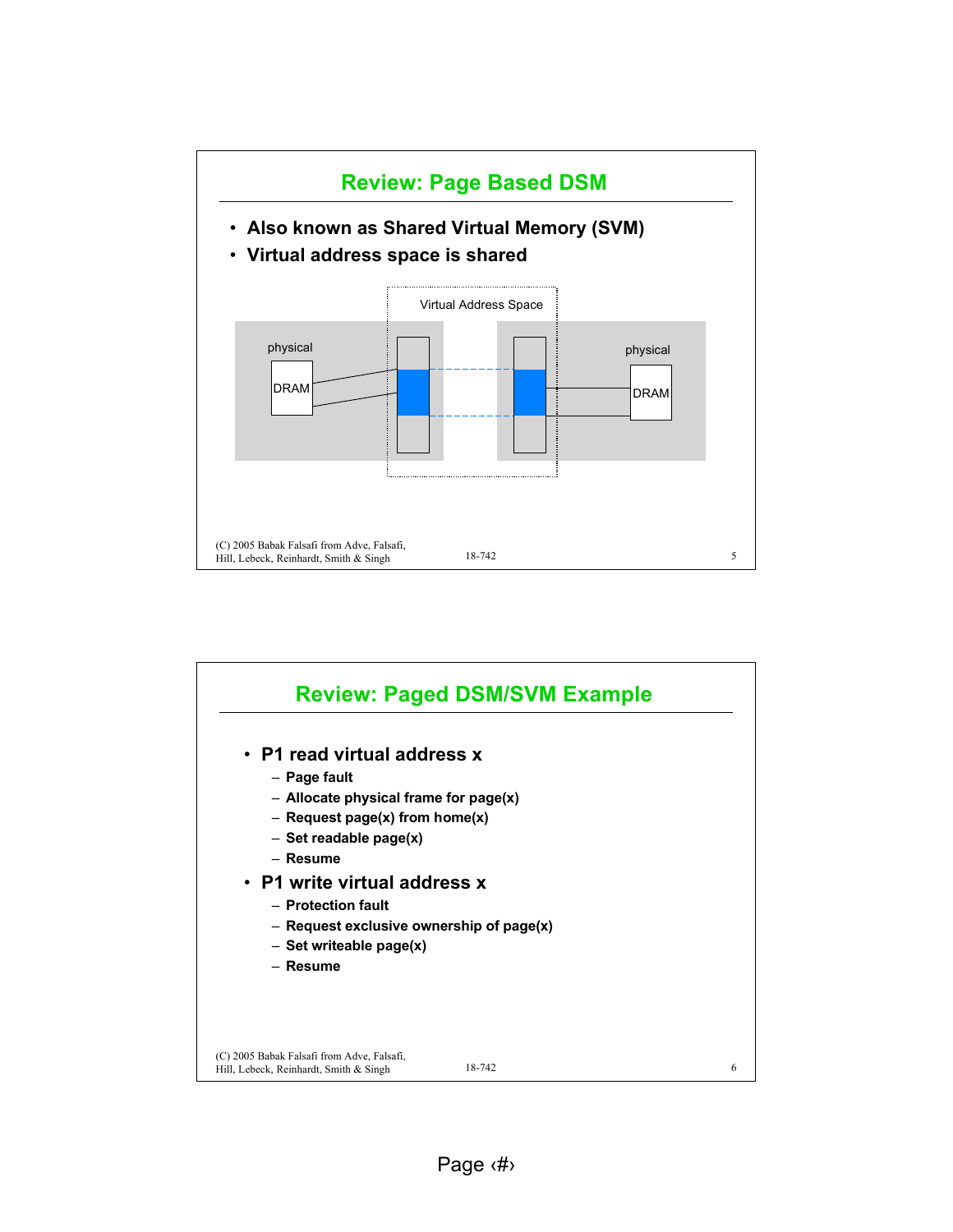

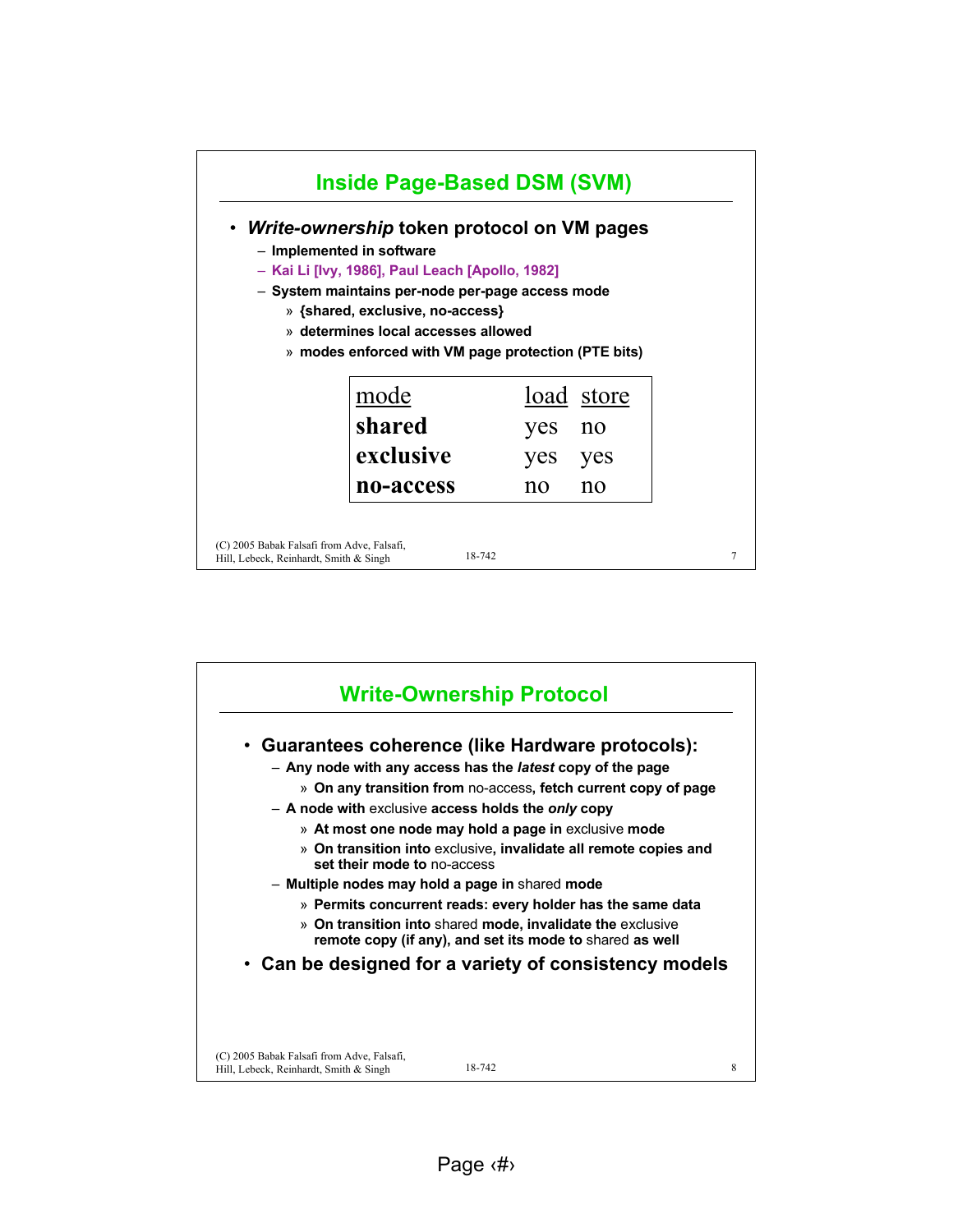

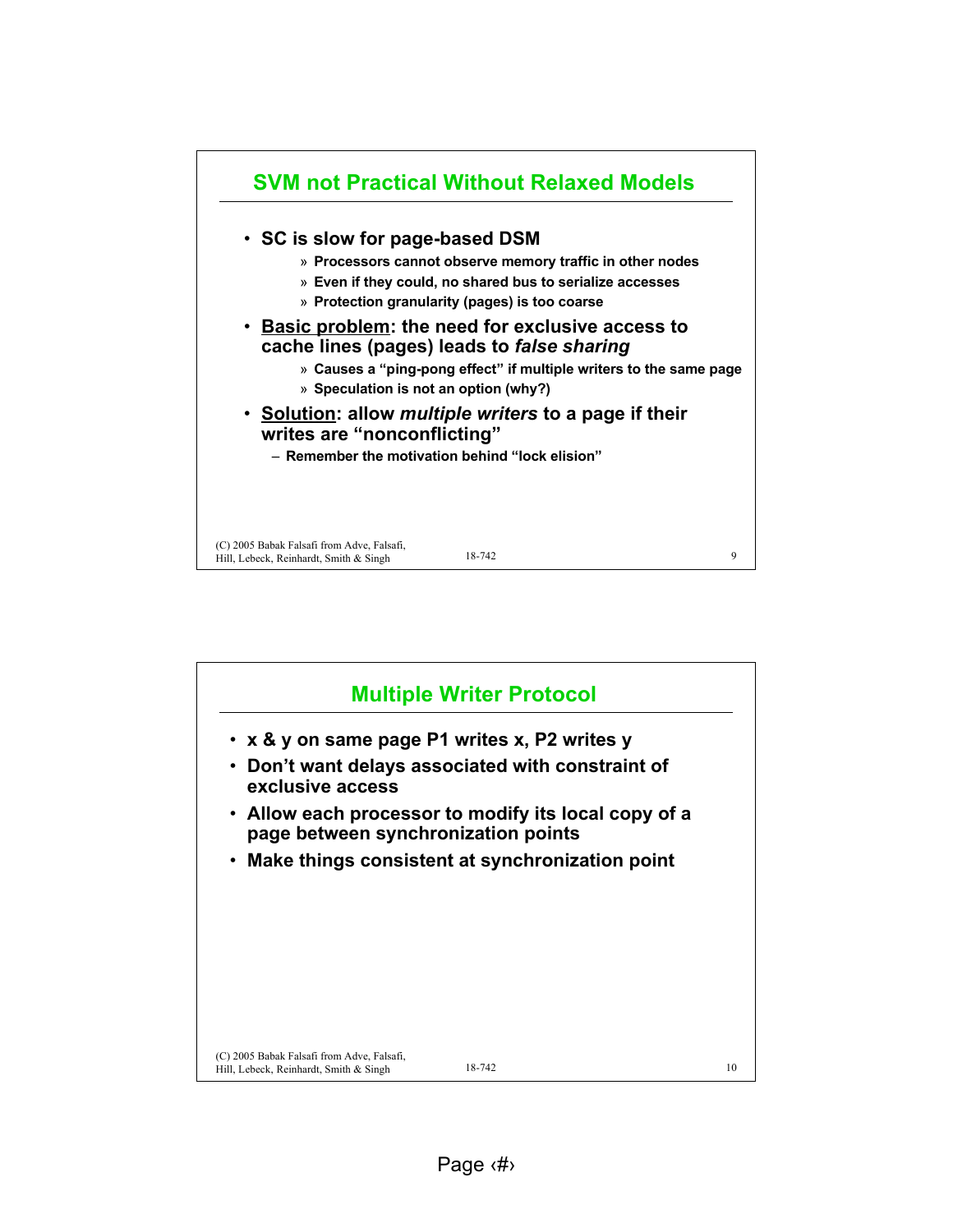

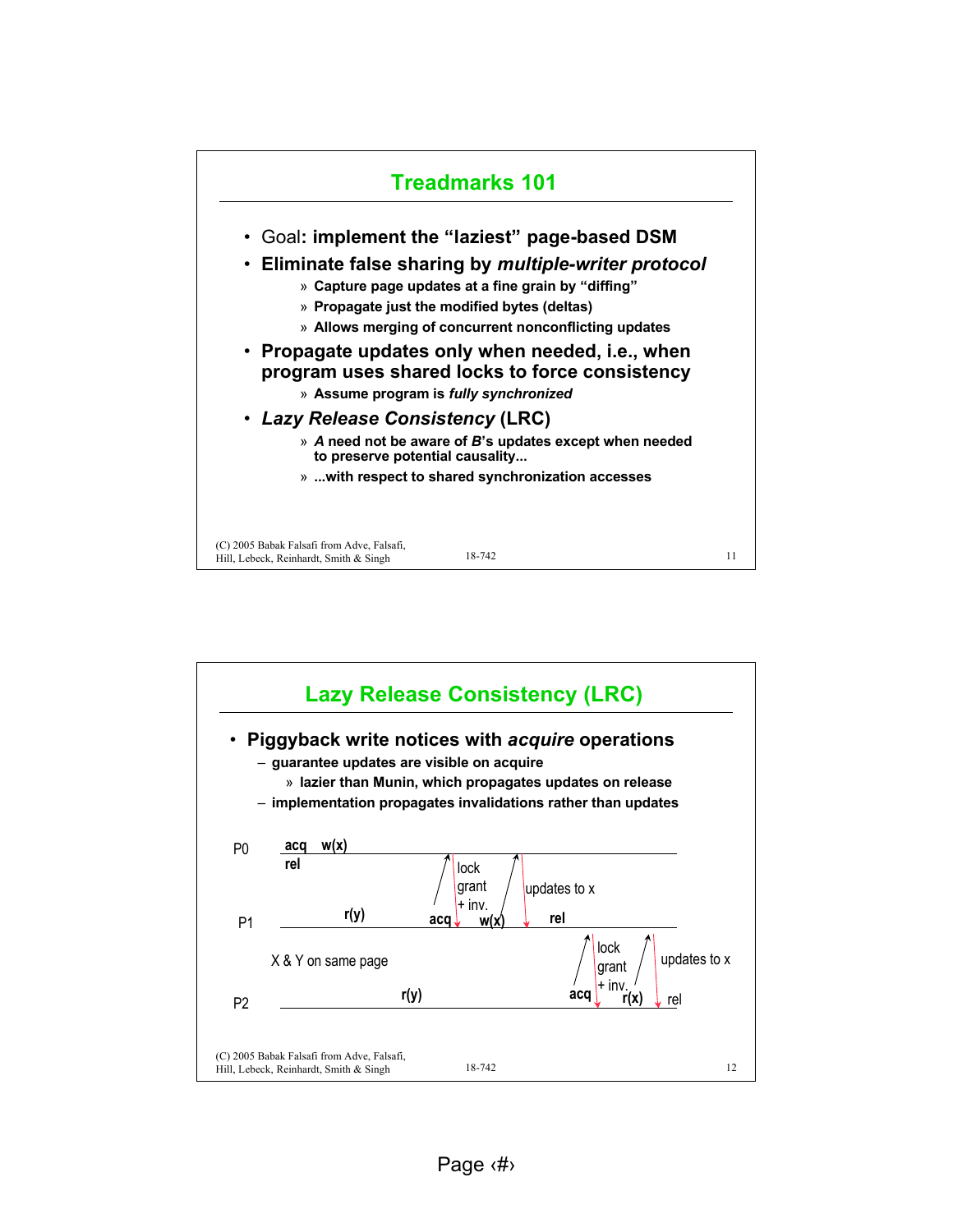

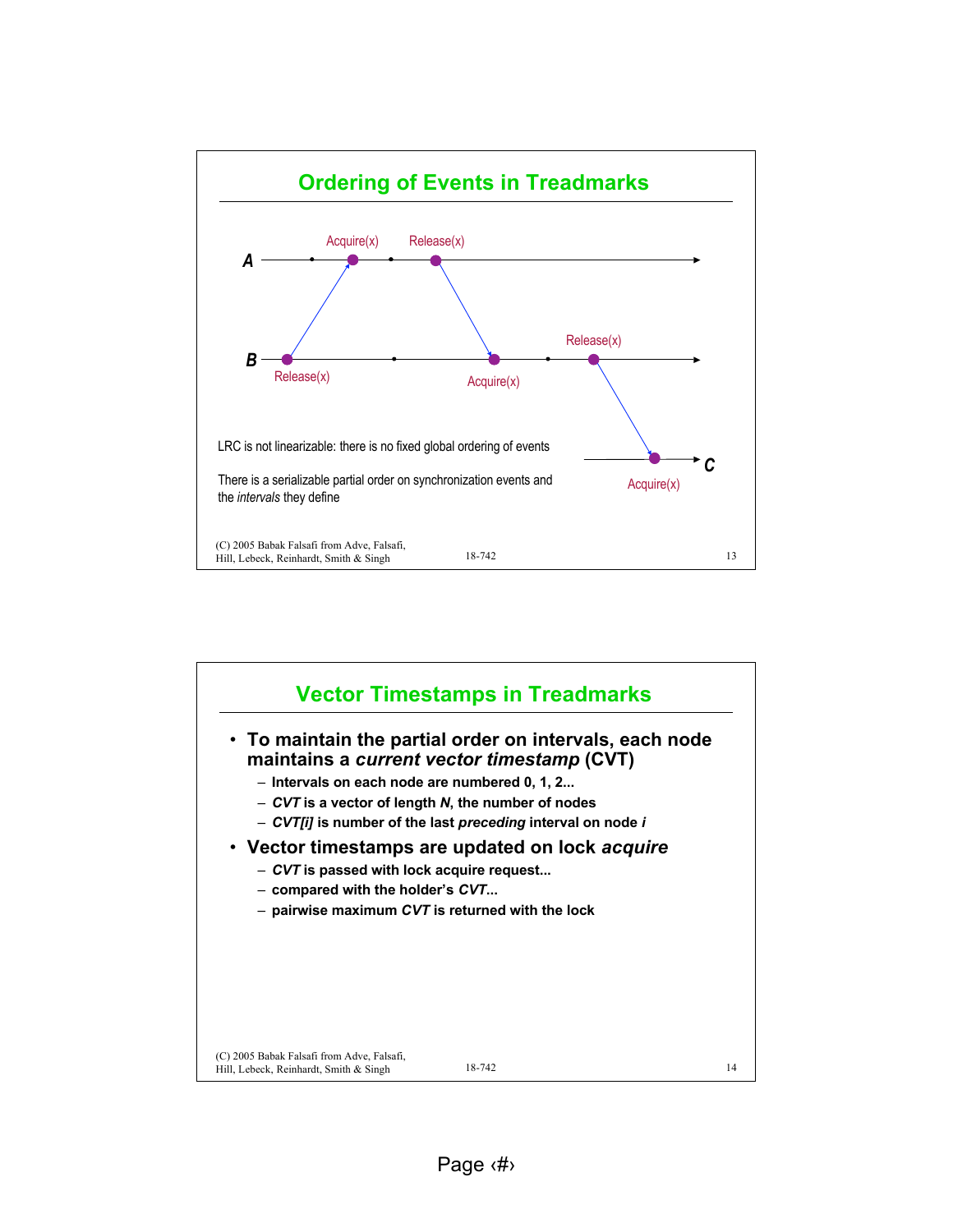

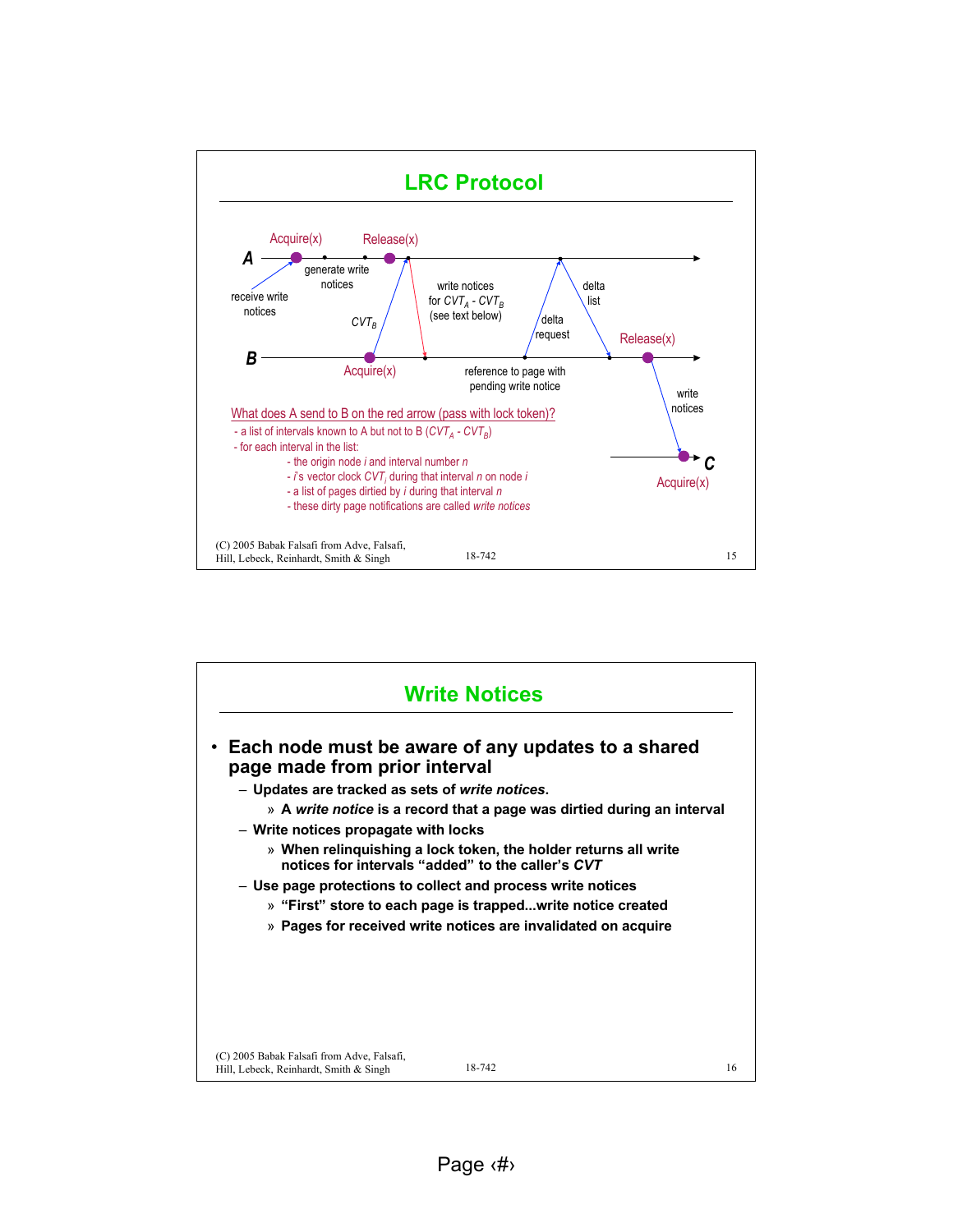

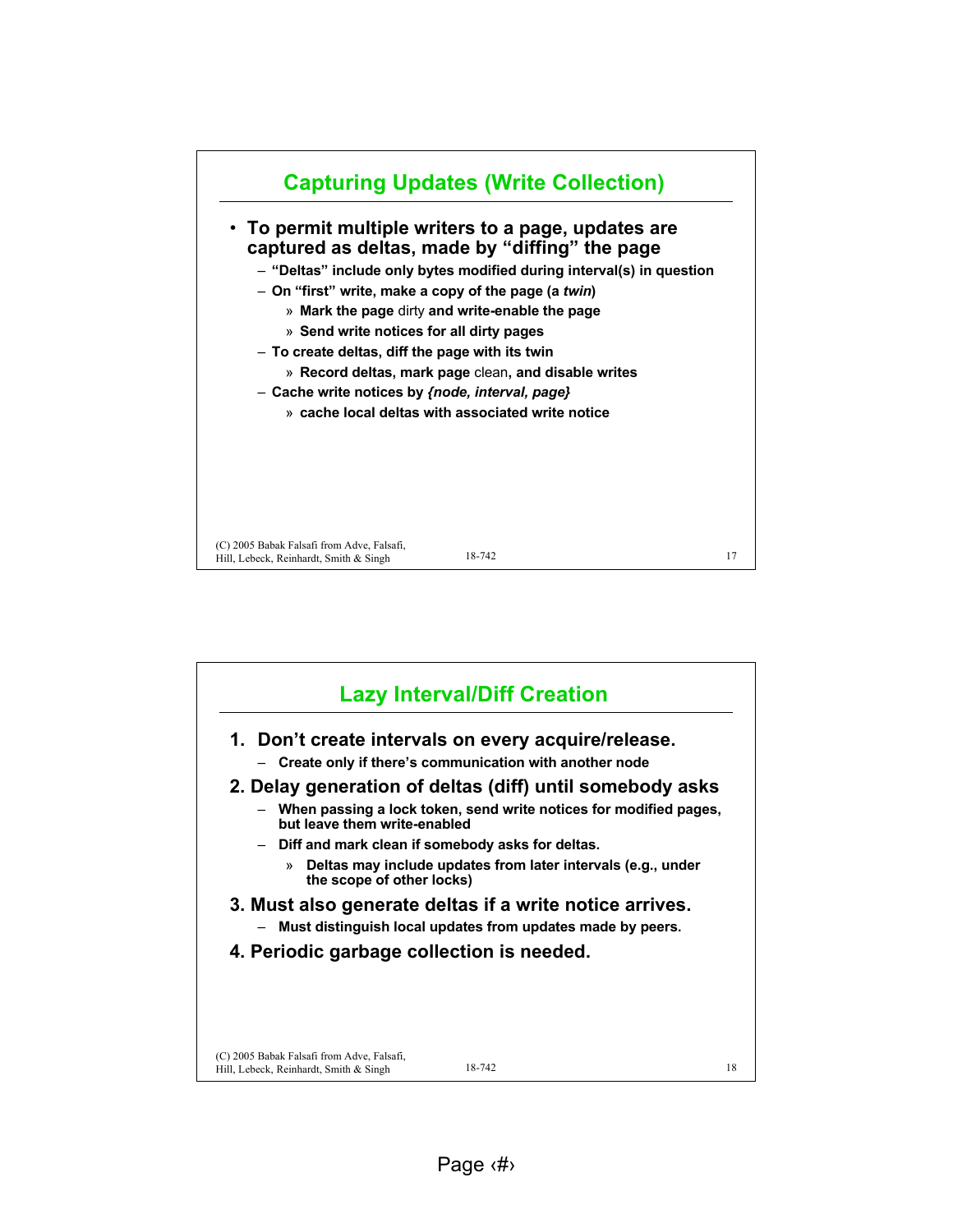

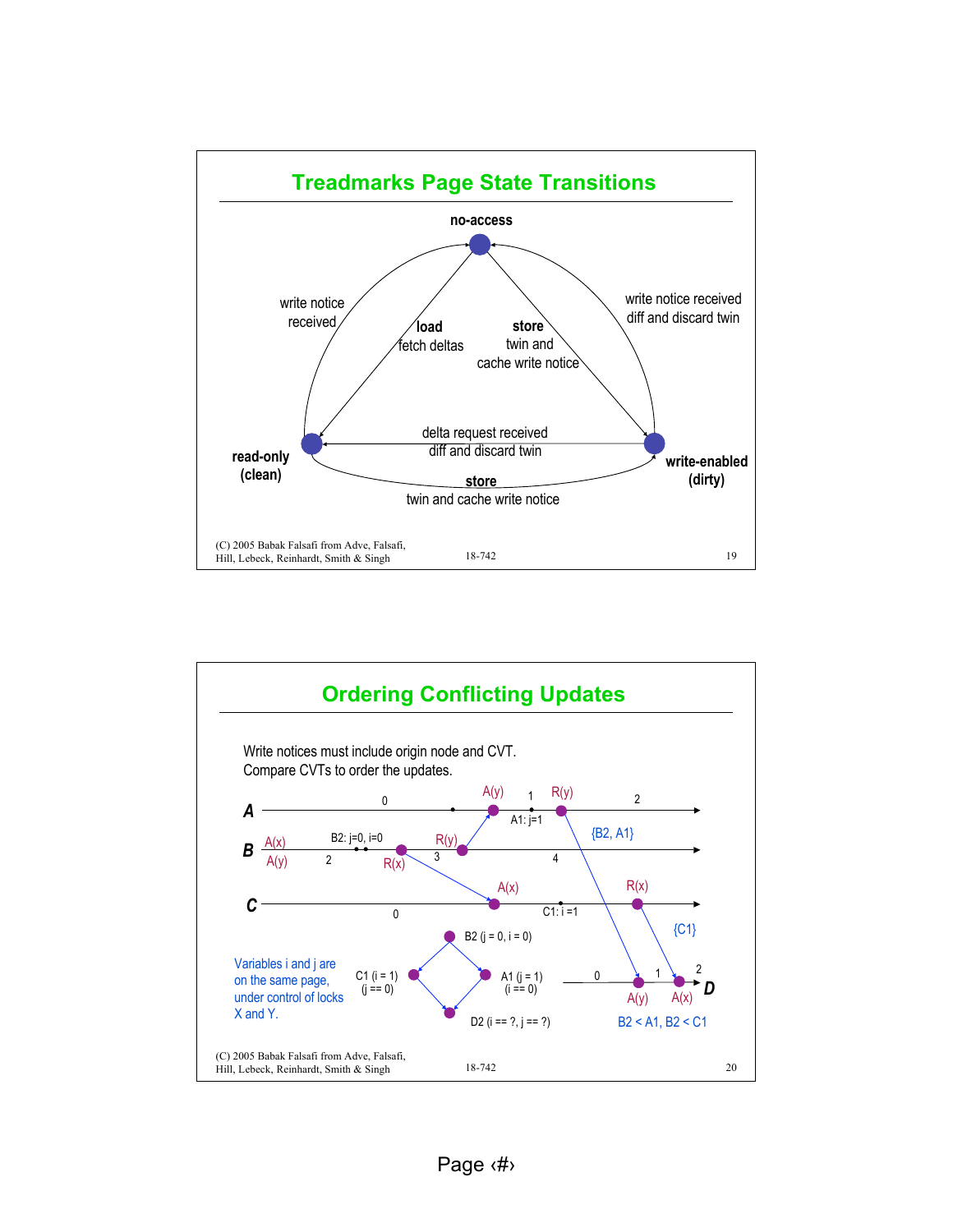

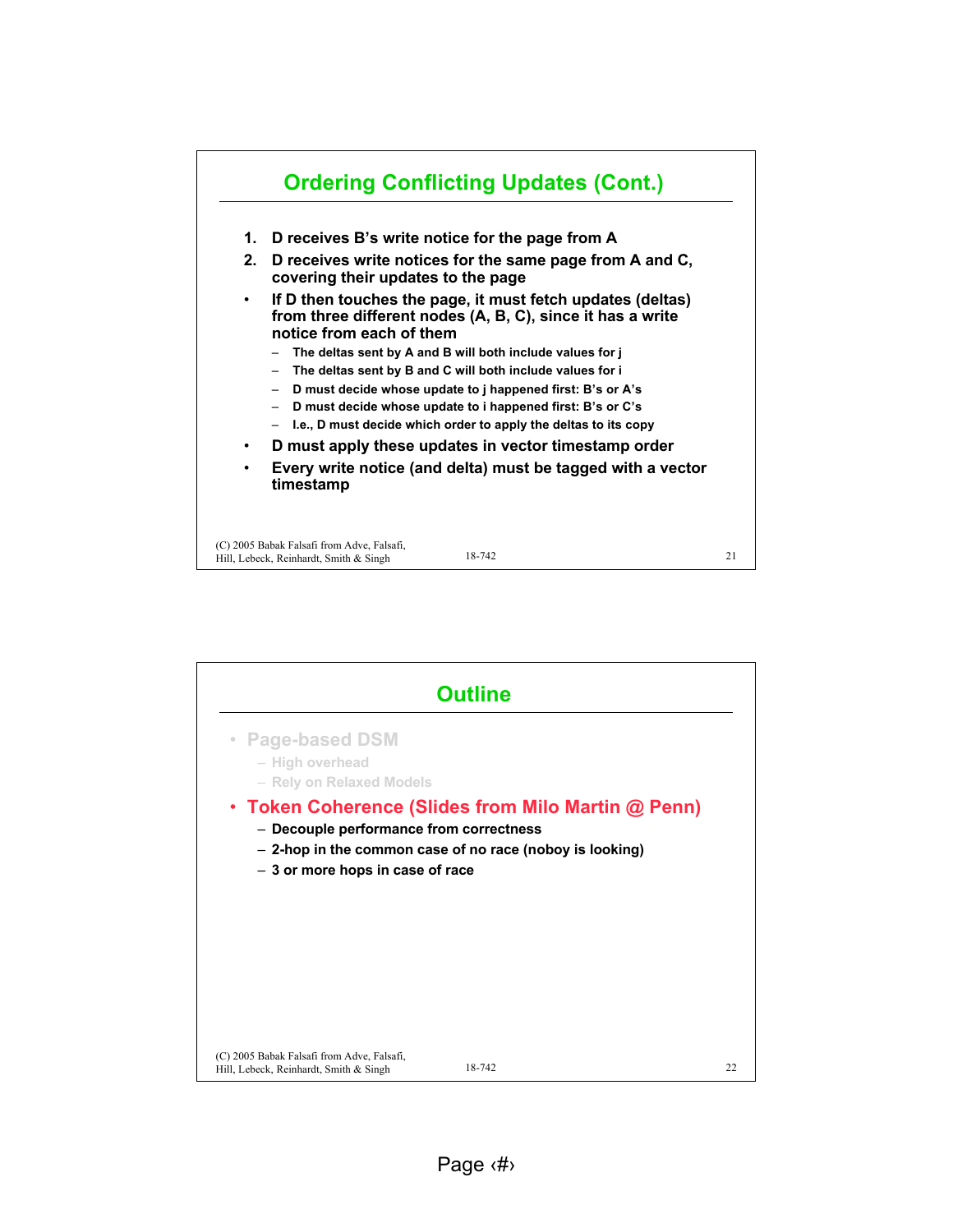

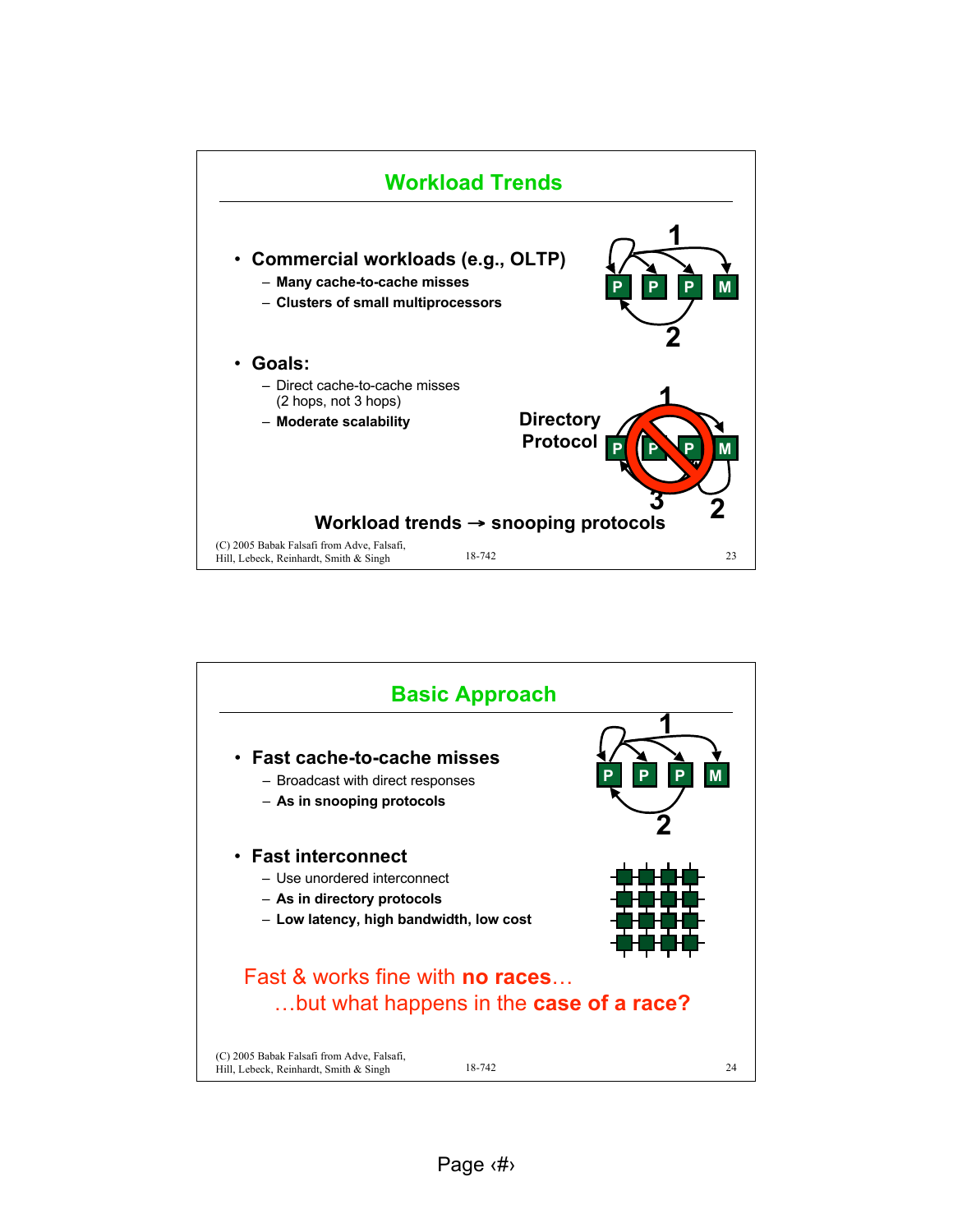

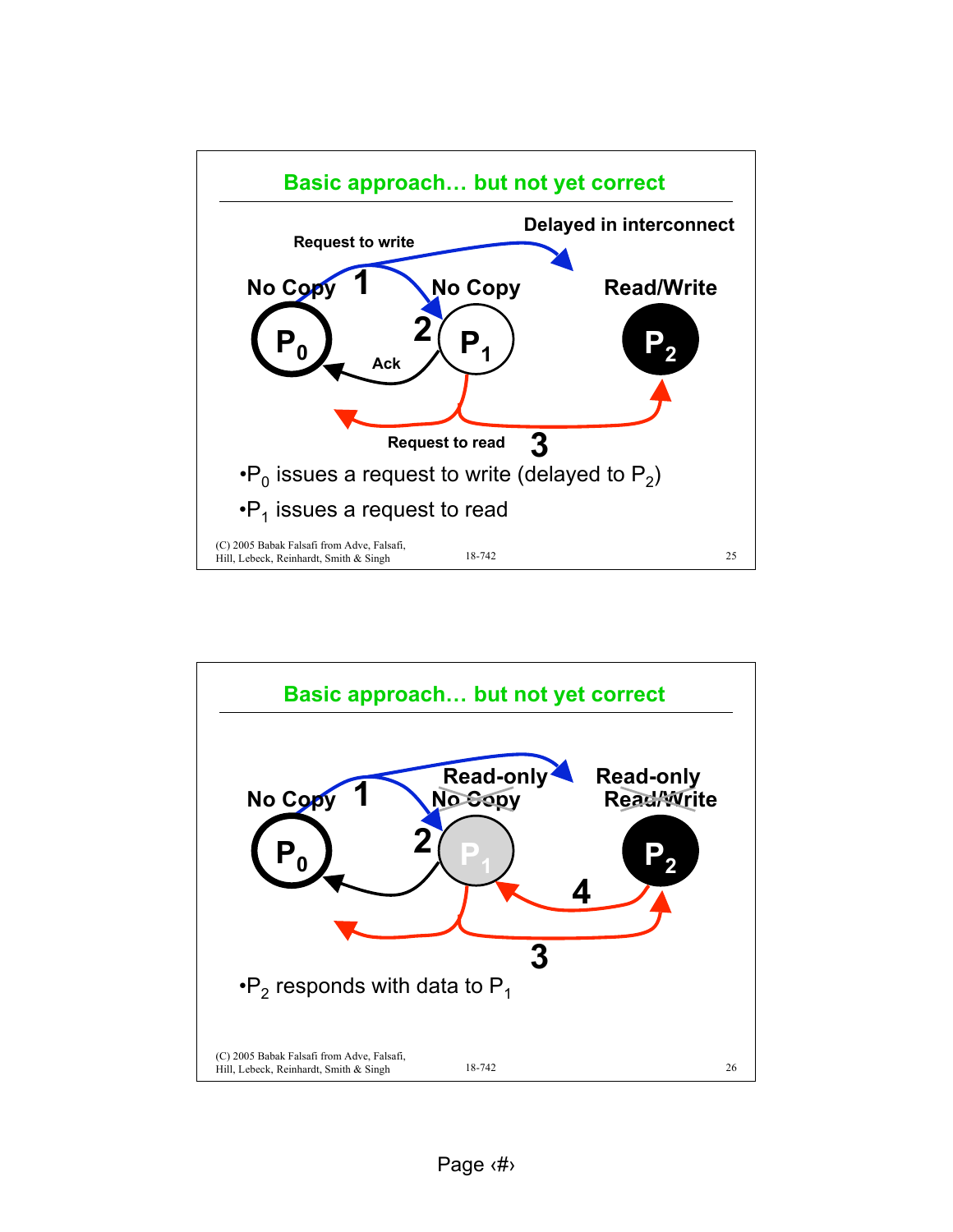

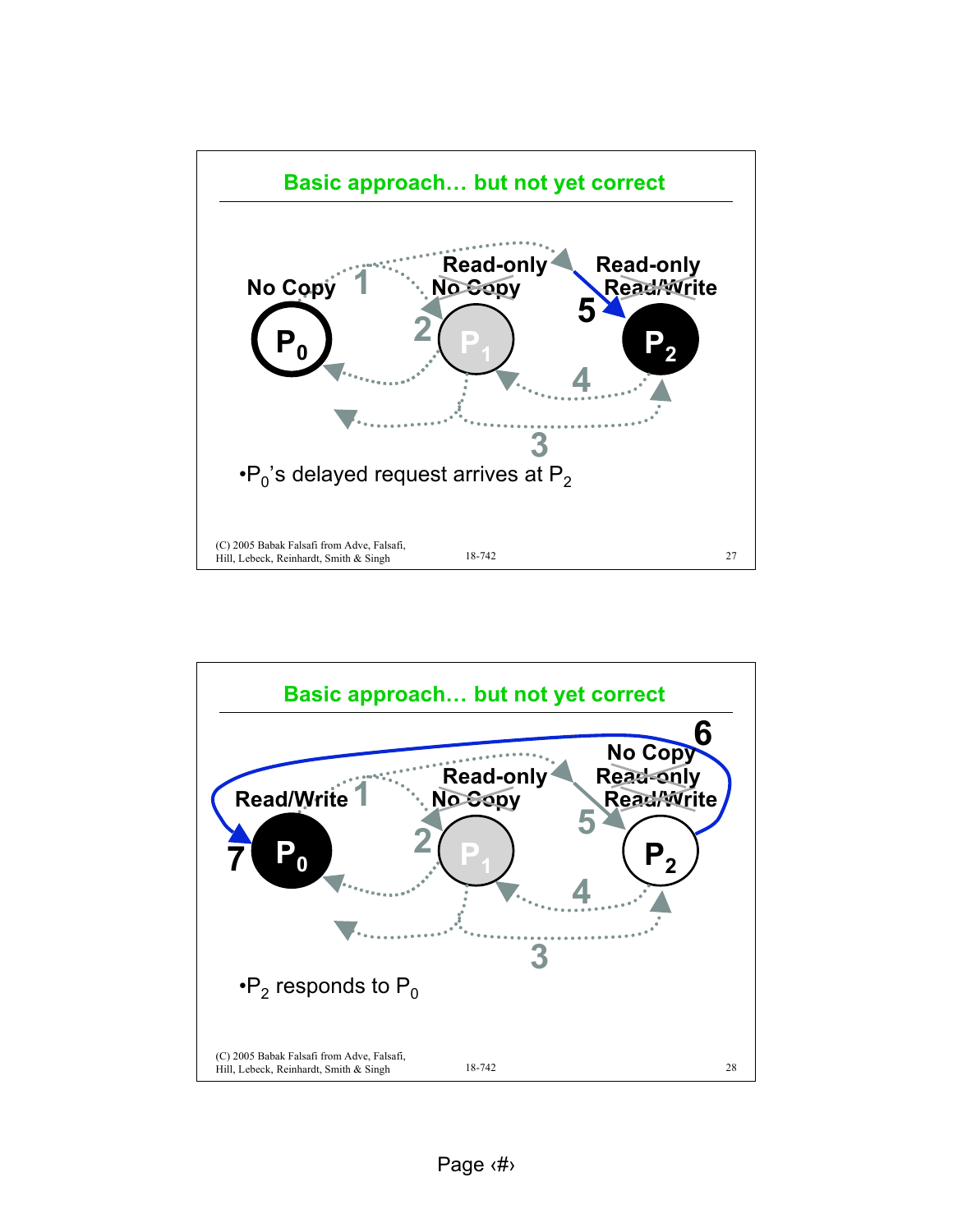

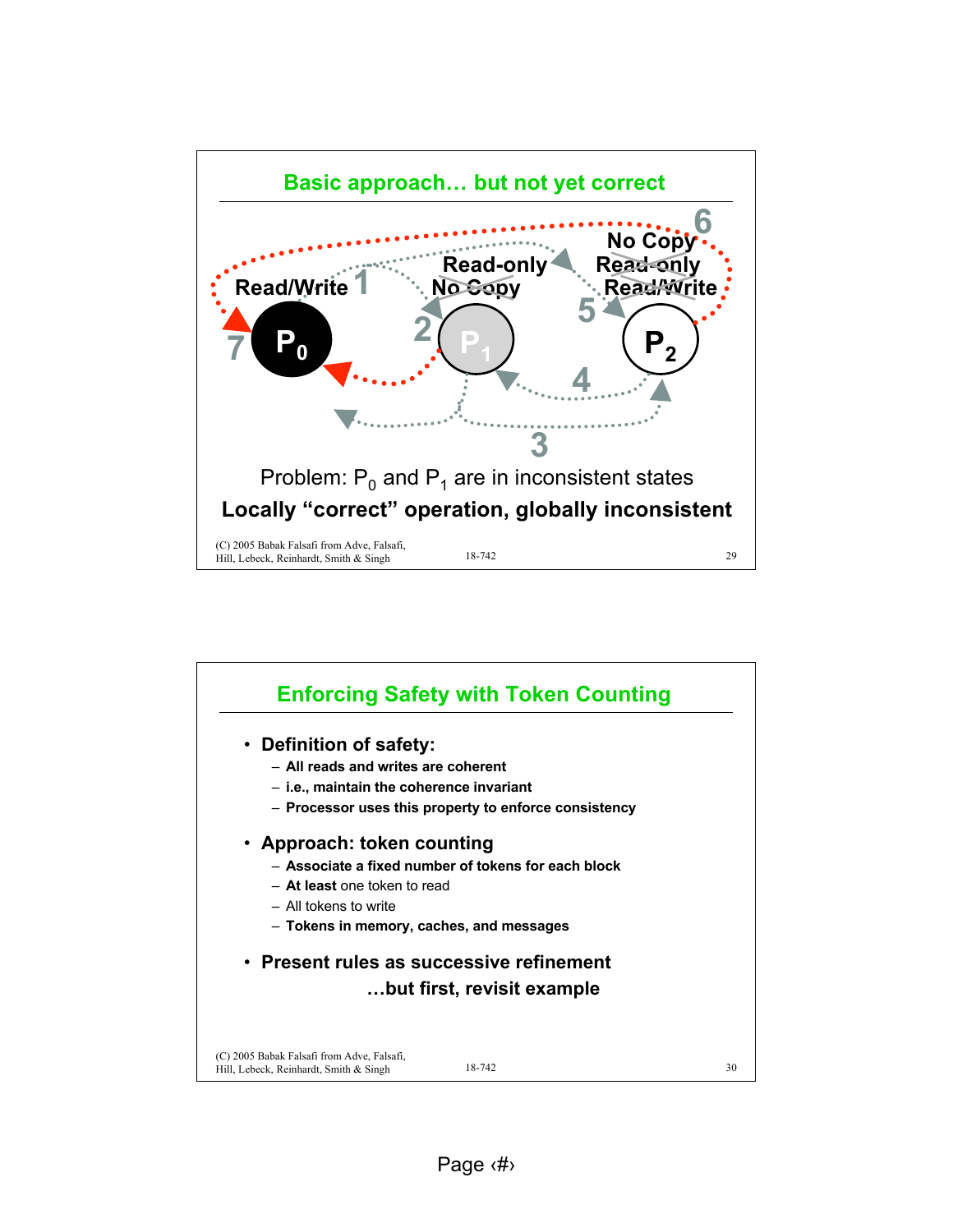

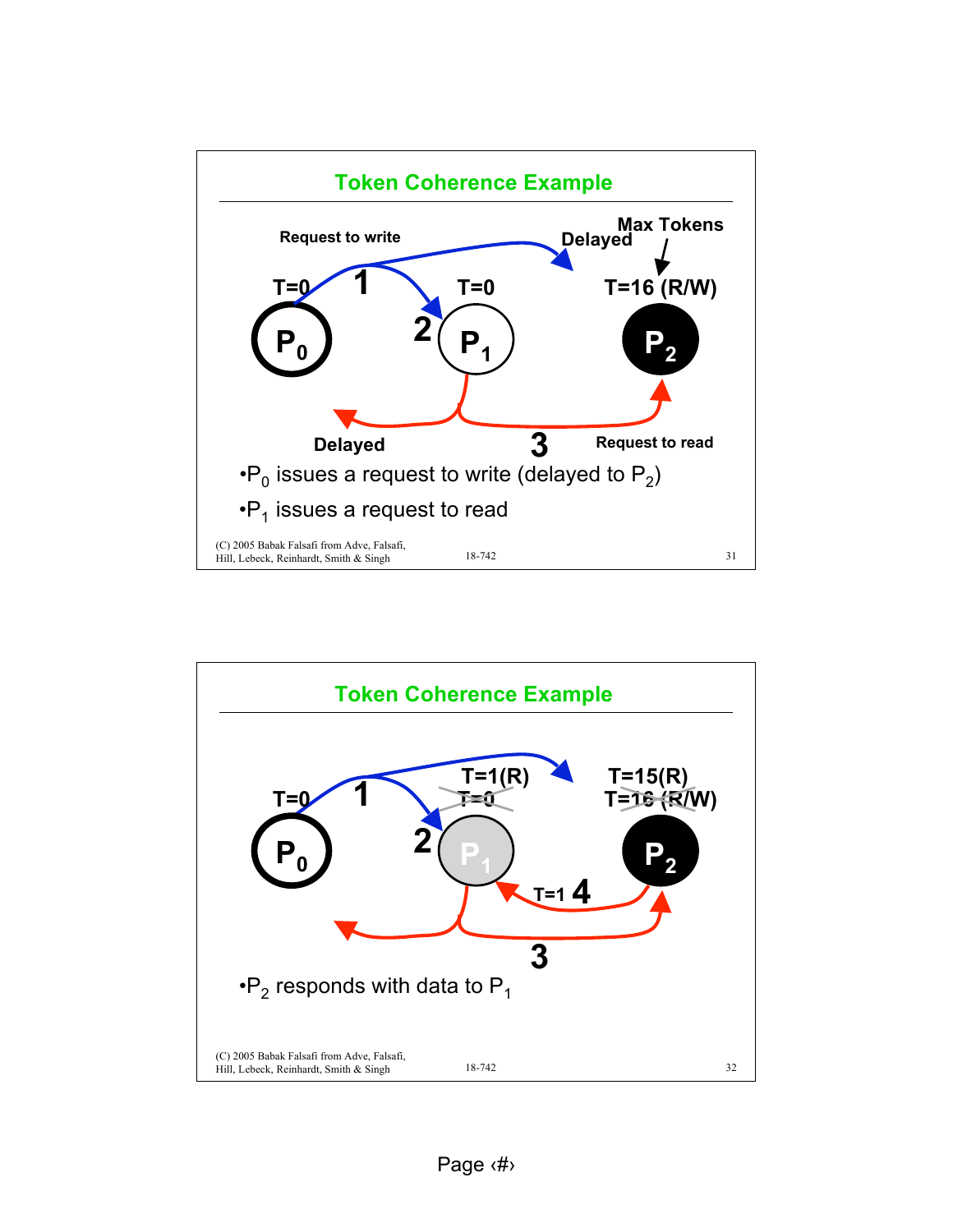

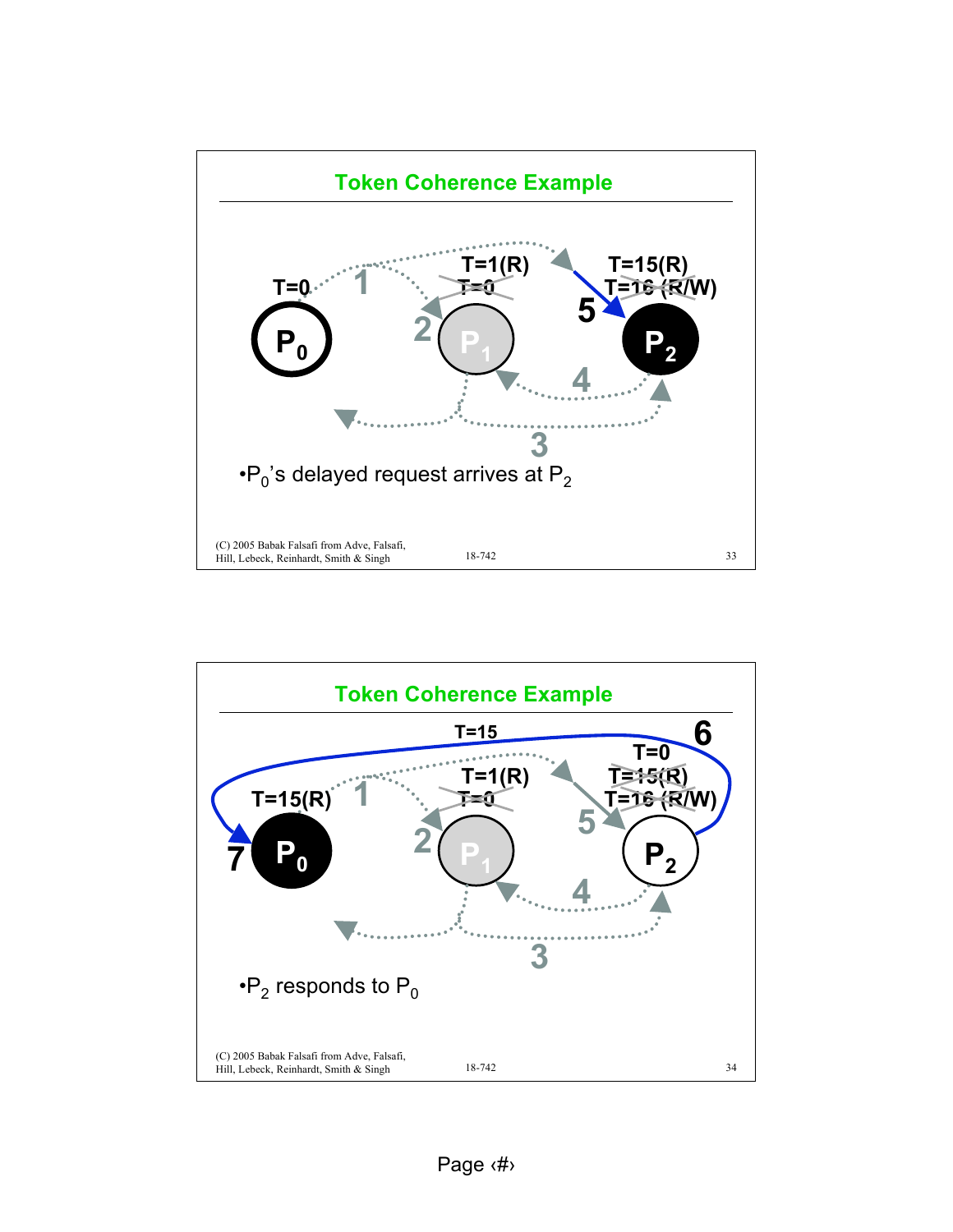

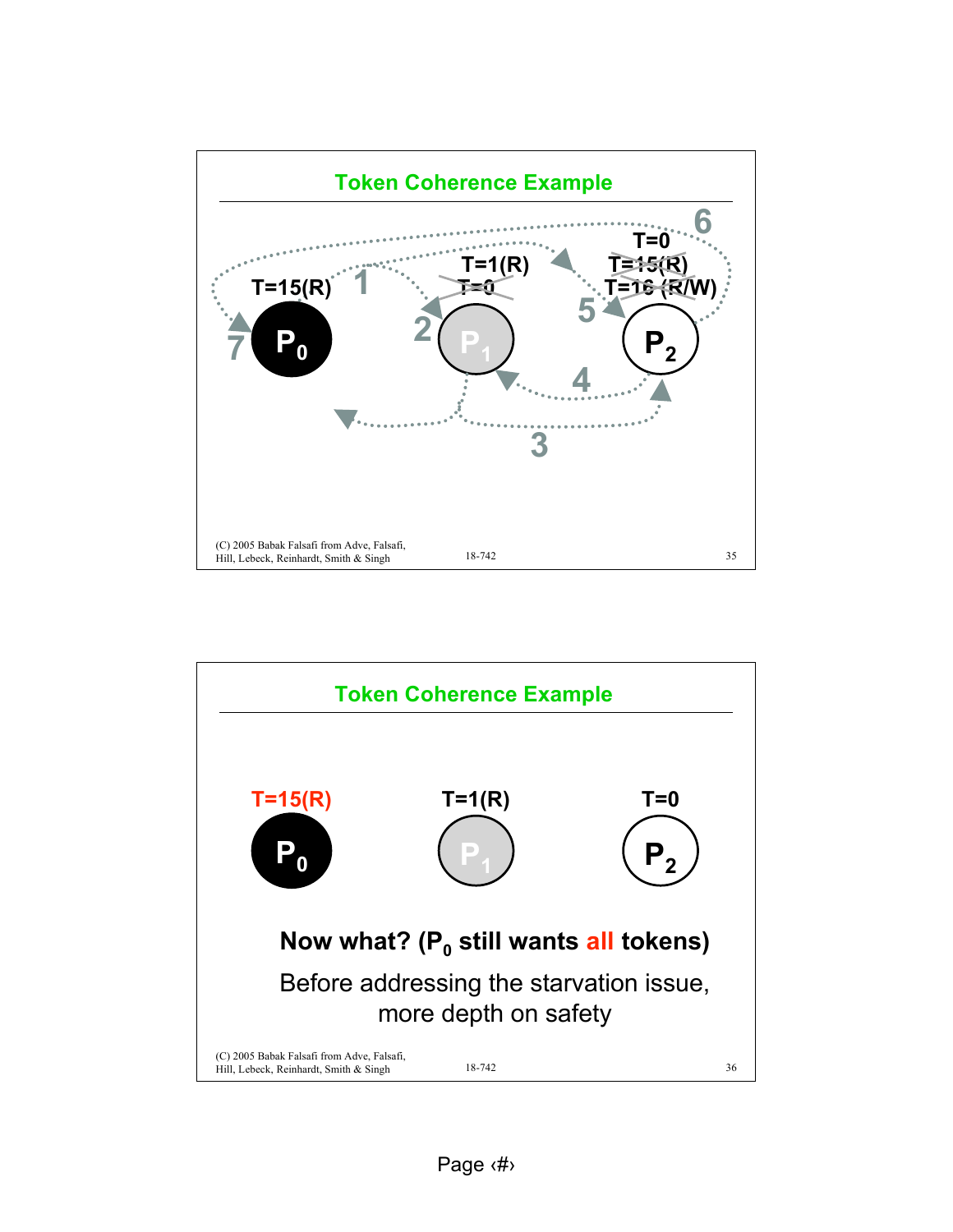

| <b>More Rules</b>                                                                                                          |                                                                                                                                    |    |
|----------------------------------------------------------------------------------------------------------------------------|------------------------------------------------------------------------------------------------------------------------------------|----|
| • Valid-Data Bit Rule<br>- Set valid-data bit when data and token(s) arrive<br>» even if the message does not contain data | - Clear valid-data bit when it no longer holds any tokens<br>- Memory sets the valid-data bit whenever it receives the owner token |    |
| • Clean Rule<br>the owner token to clean.                                                                                  | - Whenever the memory receives the owner token, the memory sets                                                                    |    |
|                                                                                                                            | Result: reduced traffic, encodes all MOESI states                                                                                  |    |
|                                                                                                                            |                                                                                                                                    |    |
| (C) 2005 Babak Falsafi from Adve, Falsafi,<br>Hill, Lebeck, Reinhardt, Smith & Singh                                       | 18-742                                                                                                                             | 38 |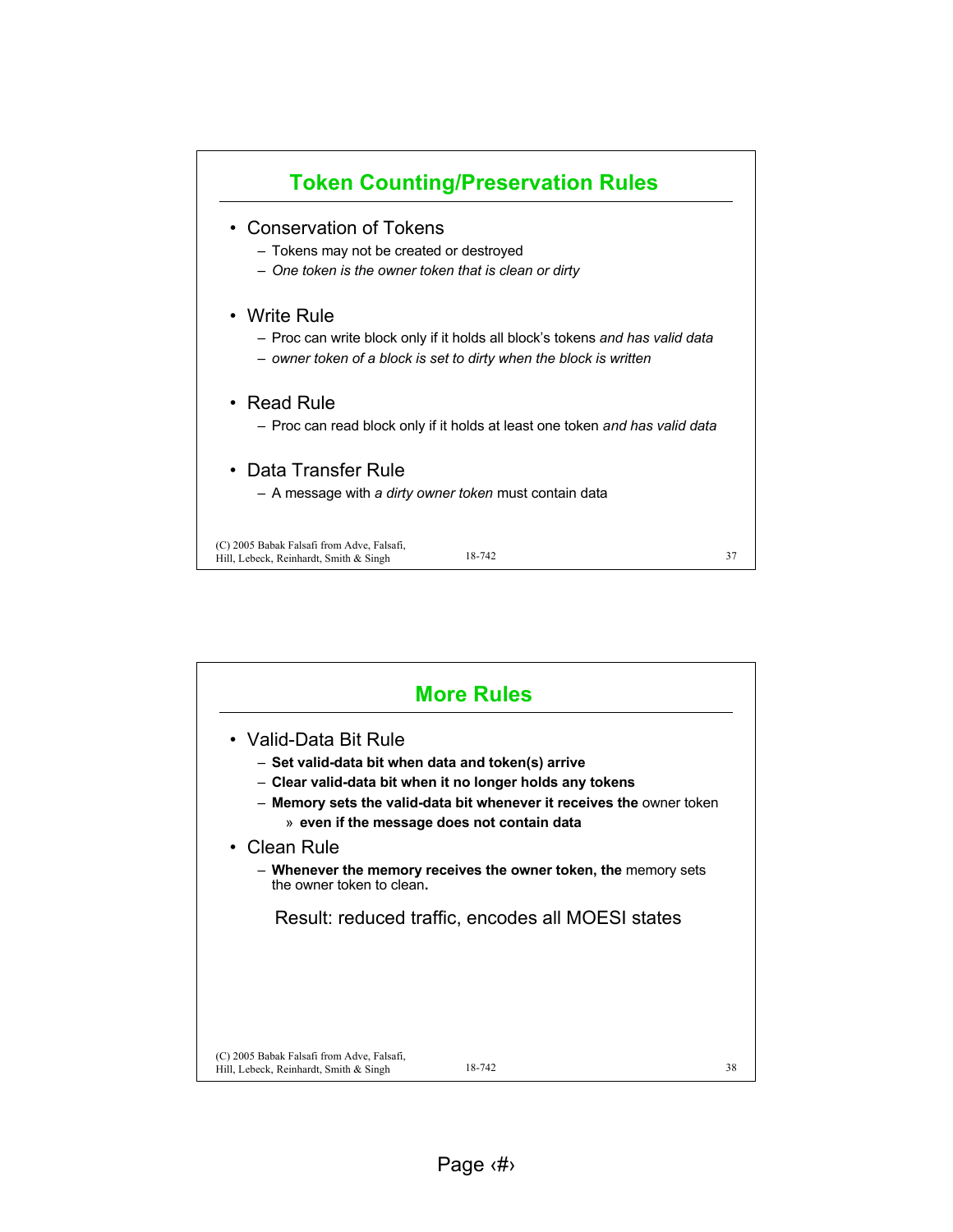

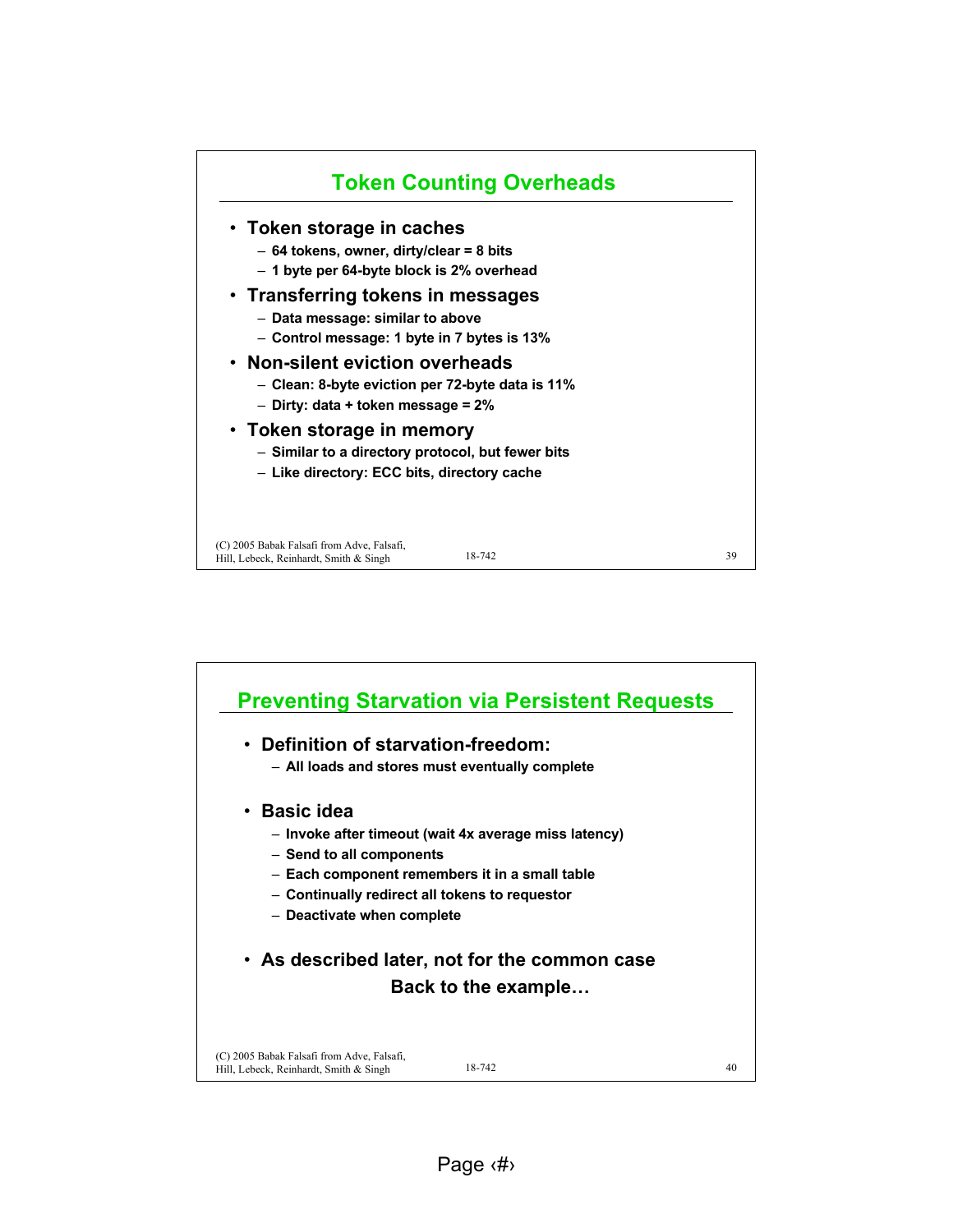

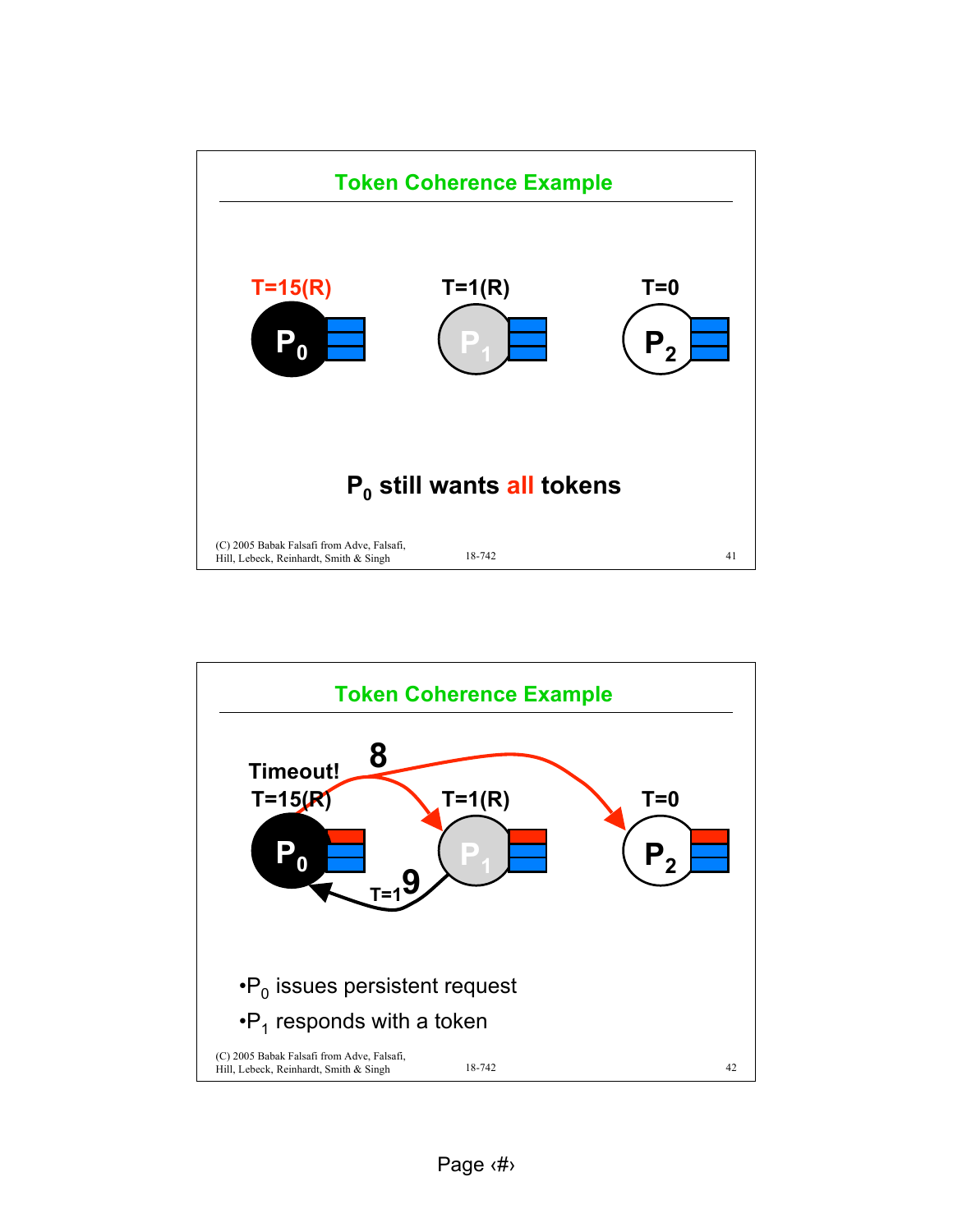

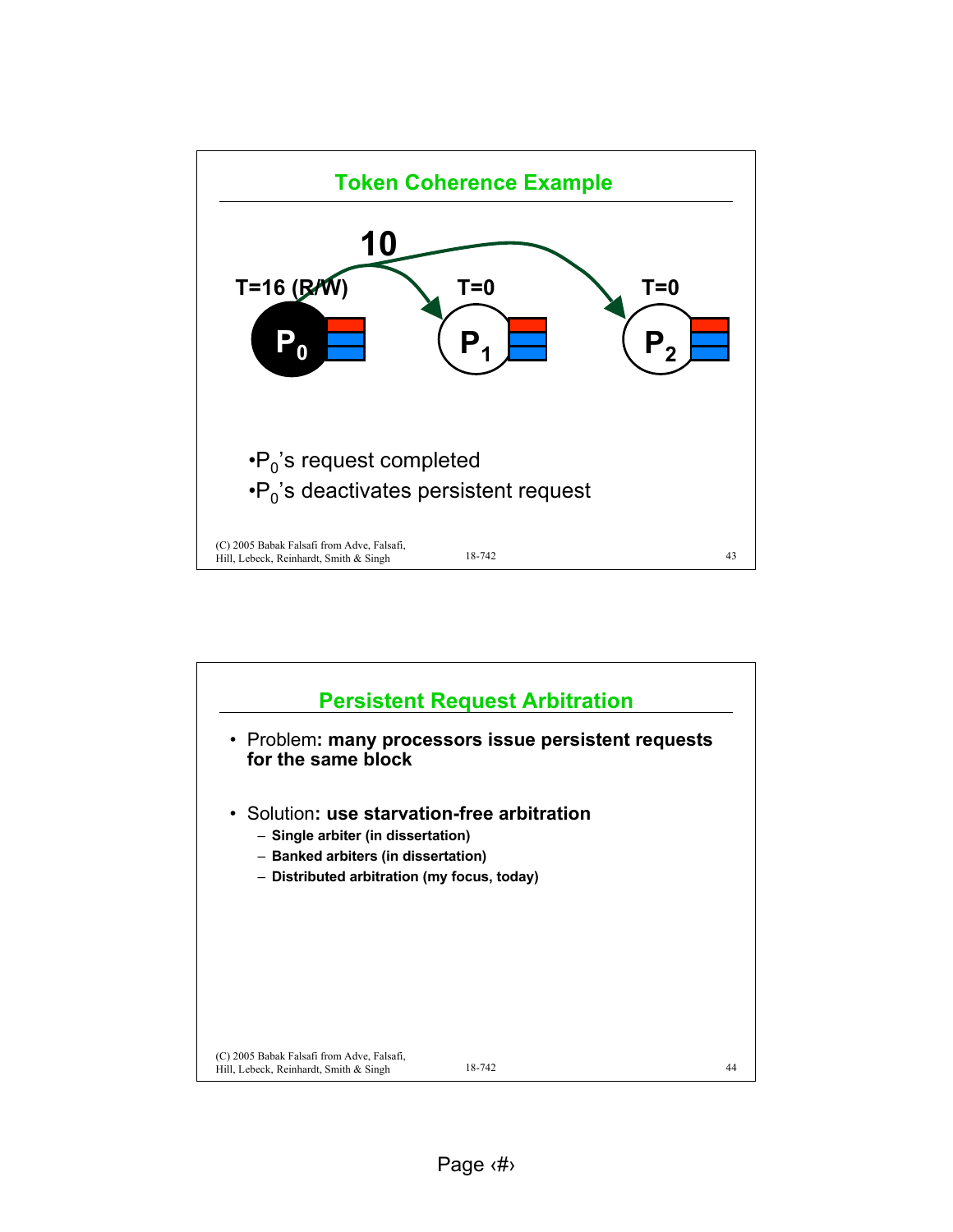

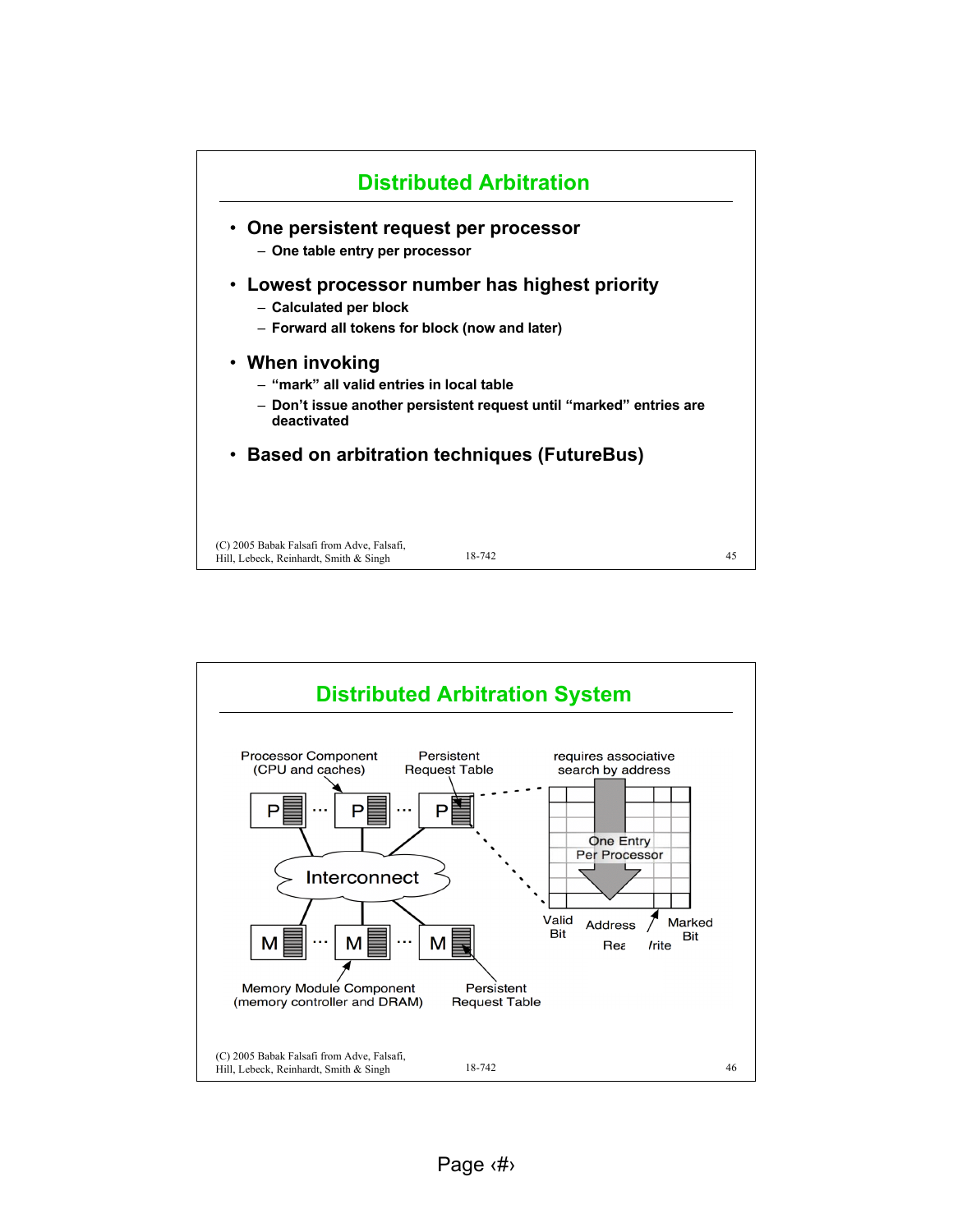

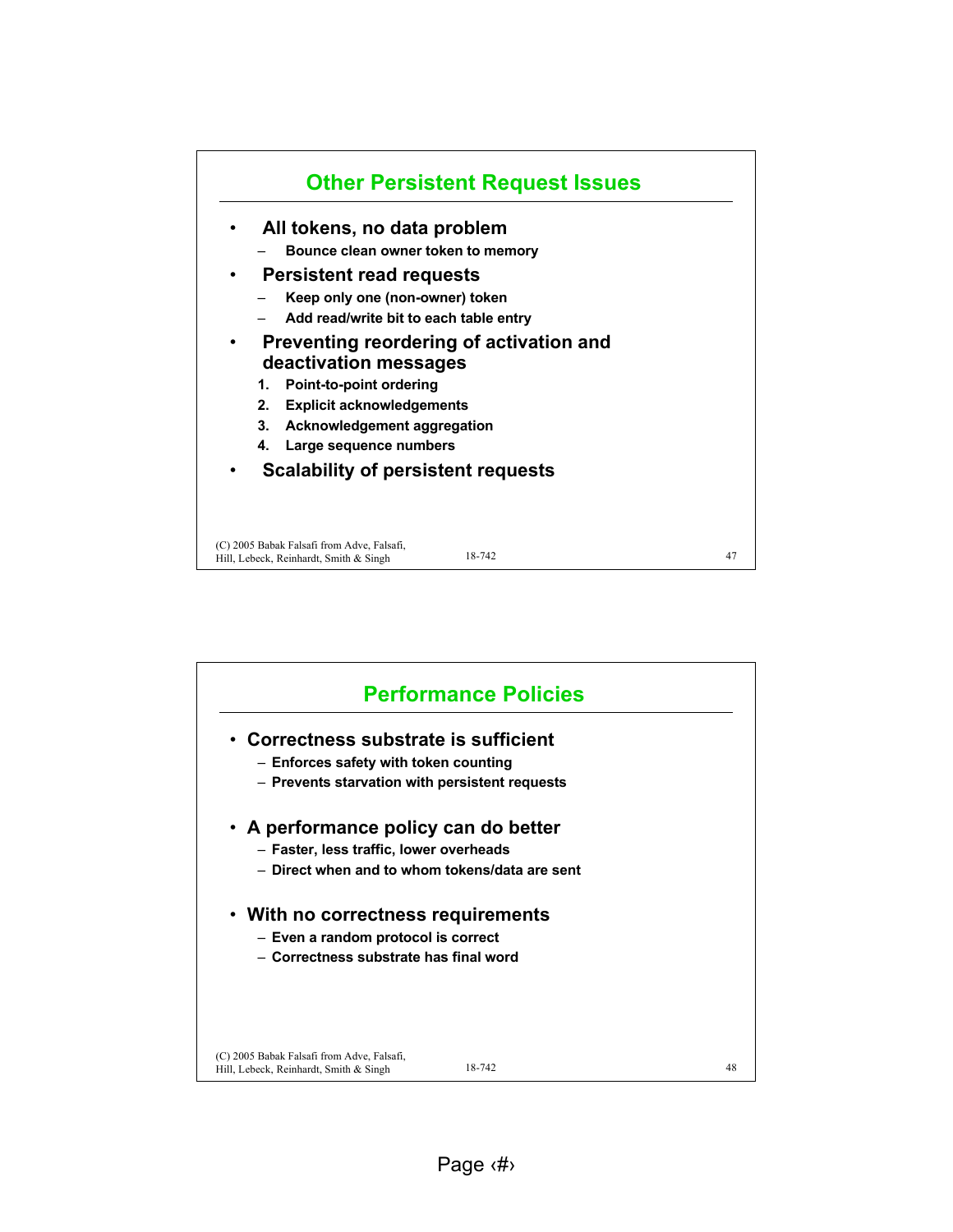

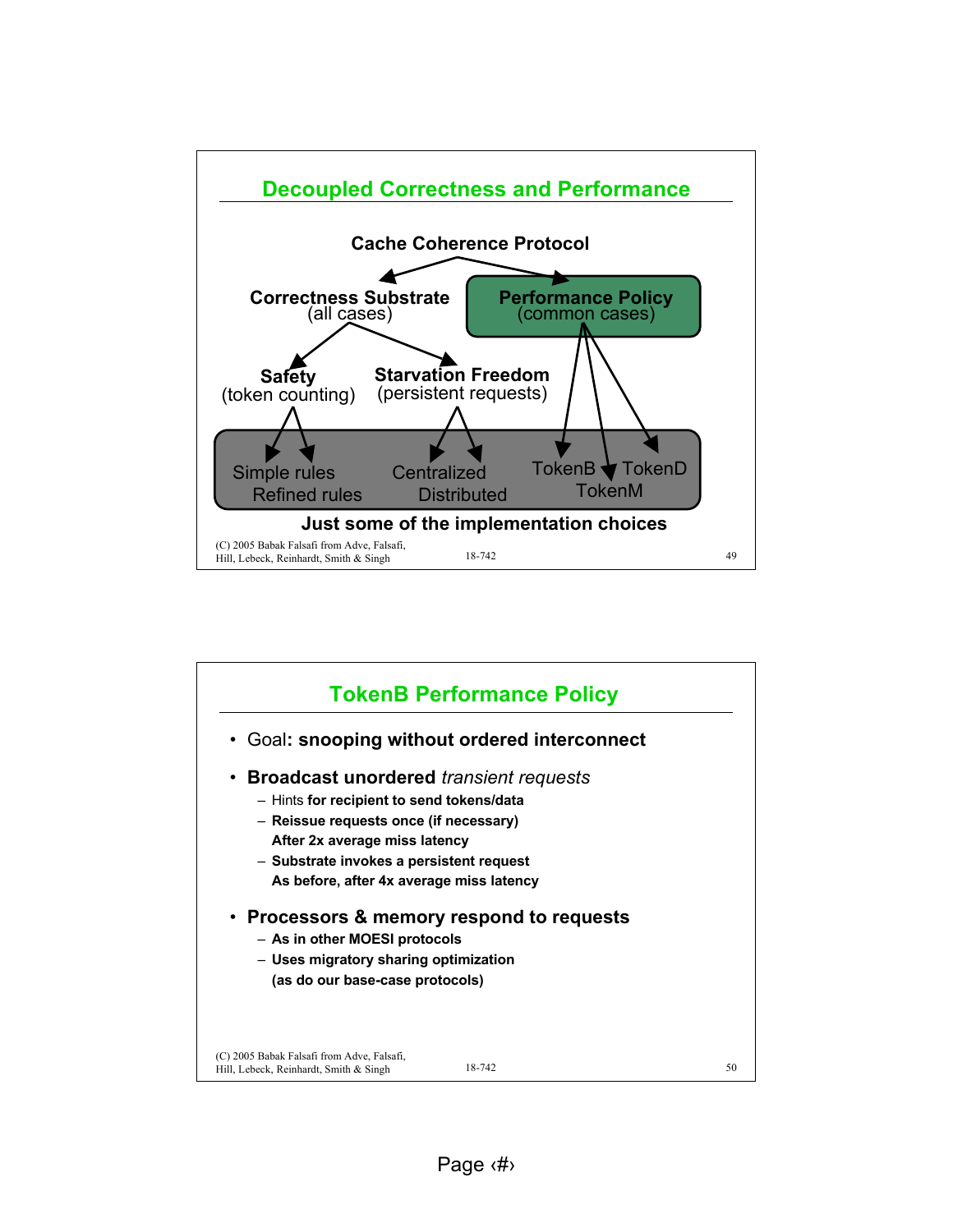